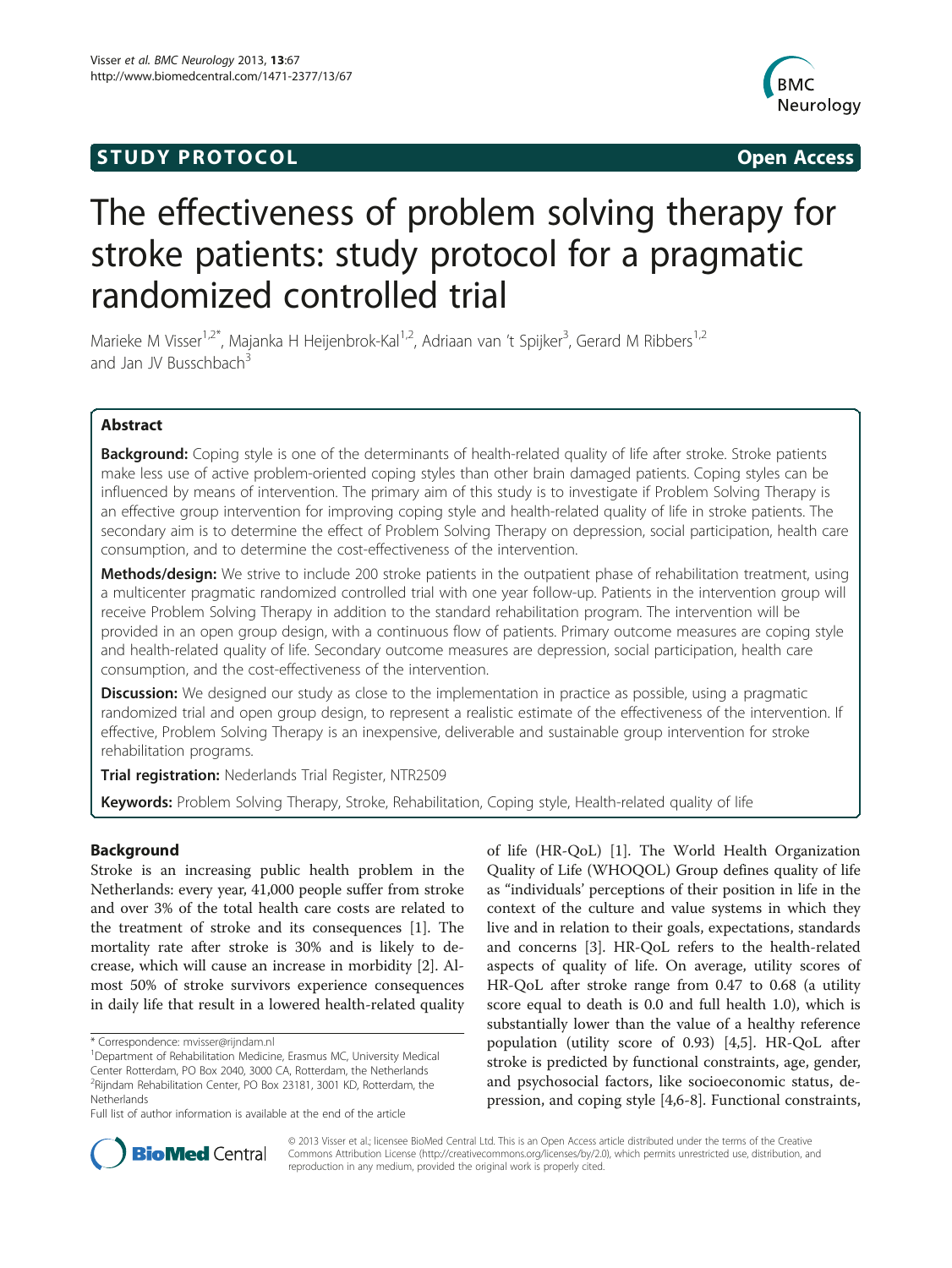age, gender, and socioeconomic status cannot or are difficult to change, but coping style could be targeted. The question then becomes if HR-QoL after stroke could be improved through a coping style intervention. If this is possible, a secondary question would be how such improvement relates to depression, health care consumption, and costs.

A common definition of coping style is someone's preferred way of dealing with different situations. Several coping styles can be distinguished, such as active, passive, and avoidant coping. Wolters (2010) shows that in traumatic brain-injured (TBI) patients, higher HR-QoL in the long term is predicted by an increase in active problem-focused coping style and a decrease in passive emotion-focused coping style. Unfortunately, in this population of TBI patients the active coping decreases over time, while passive coping increases [[9\]](#page-5-0). This suggests that if the decrease of active coping can be stopped, there is room for improvement in HR-QoL. Stroke patients make even less use of active, problemoriented coping styles compared to other brain damaged patients [\[10\]](#page-5-0). Furthermore, Darlington (2007) shows that in stroke patients, coping becomes more important in determining HR-QoL over time, while the importance of general functioning decreases [\[11](#page-5-0)]. This would mean that long term HR-QoL could benefit from improved coping.

Coping styles can be influenced by several interventions. Backhaus (2010) shows that an intervention aimed at changing maladaptive coping styles positively influenced psychosocial functioning of TBI patients [\[12](#page-5-0)]. However, HR-QoL was not measured in this study. No research is found that investigated an intervention aimed at improving HR-QoL through the change of maladaptive coping styles in stroke patients. We therefore set out to investigate whether Problem Solving Therapy (PST), which aims at active problem-focused coping, might improve HR-QoL in stroke patients. PST has been proved effective in other patient populations [[13,14\]](#page-5-0). In stroke patients, PST has been shown successful for the prevention of post stroke depression [\[15](#page-6-0)]. Effects on coping style and HR-QoL have not been investigated yet.

## **Objectives**

The primary aim of this study is to investigate whether PST is an effective group intervention for improving active problem-focused coping style and HR-QoL in stroke patients. The secondary aim is to determine the effect of PST on depression, social participation, health care consumption, and the cost-effectiveness of the intervention. The effectiveness of the therapy will be investigated in an open group design, which has not been used in PST research before. PST will be added to the standard care just before the end of the rehabilitation program, as at

this moment a relapse in HR-QoL is frequently observed, when patients cannot rely on their therapists anymore [[16\]](#page-6-0). By teaching patients to actively cope with stressful situations, through adapting and realizing their goals, we expect that patients will use more effective coping styles, which consequently may prevent the relapse in HR-QoL, and possibly increase HR-QoL in the long term. With regard to the secondary aims of this study, we expect the incidence of depression to decrease, social participation to improve, and health care consumption to decrease, resulting in a favorable costeffectiveness ratio for the intervention.

## Methods/design

## Study design and procedure

The effectiveness of PST for stroke patients will be evaluated in a multicenter pragmatic randomized controlled trial (RCT) with one year follow-up, with the intervention performed in the daily practice of a sub-acute outpatient stroke rehabilitation program. As such, the potential effects of the intervention have a good external validity, which allows us to calculate the costeffectiveness of the therapy compared with standard care.

The study will be performed in Rijndam Rehabilitation Center in collaboration with Erasmus MC, both in the Netherlands, and in Ghent University Hospital in Belgium. Patients are invited by their rehabilitation physician to participate in the study. Before the start of the study, patients need to sign the informed consent form. Data will be collected at four time points by one of three research psychologists. T0 is the baseline measurement, performed within three weeks before the start of the intervention phase. T1 will be performed within ten days after the intervention phase, T2 six months and T3 twelve months after the intervention phase (Figure [1](#page-2-0)). The measurements will be performed in the rehabilitation center or at the patients' home in a face-to-face interview. The study has been approved by the Medical Ethics Committee of Erasmus MC University Medical Center and the Ethics Committee of Ghent University Hospital.

## Study population

We strive to include 200 stroke patients. Inclusion criteria are: stroke (including subarachnoid hemorrhage), age between 18 and 75 years, being treated in the outpatient rehabilitation phase, and being able to participate in group therapy. Exclusion criteria are: progressive neurological disorders, life expectancy less than one year, insufficient understanding of the Dutch language, excessive drinking or drug abuse, subdural hematomas, moderate and severe aphasia. The same criteria would apply to the implementation of PST in practice, which stresses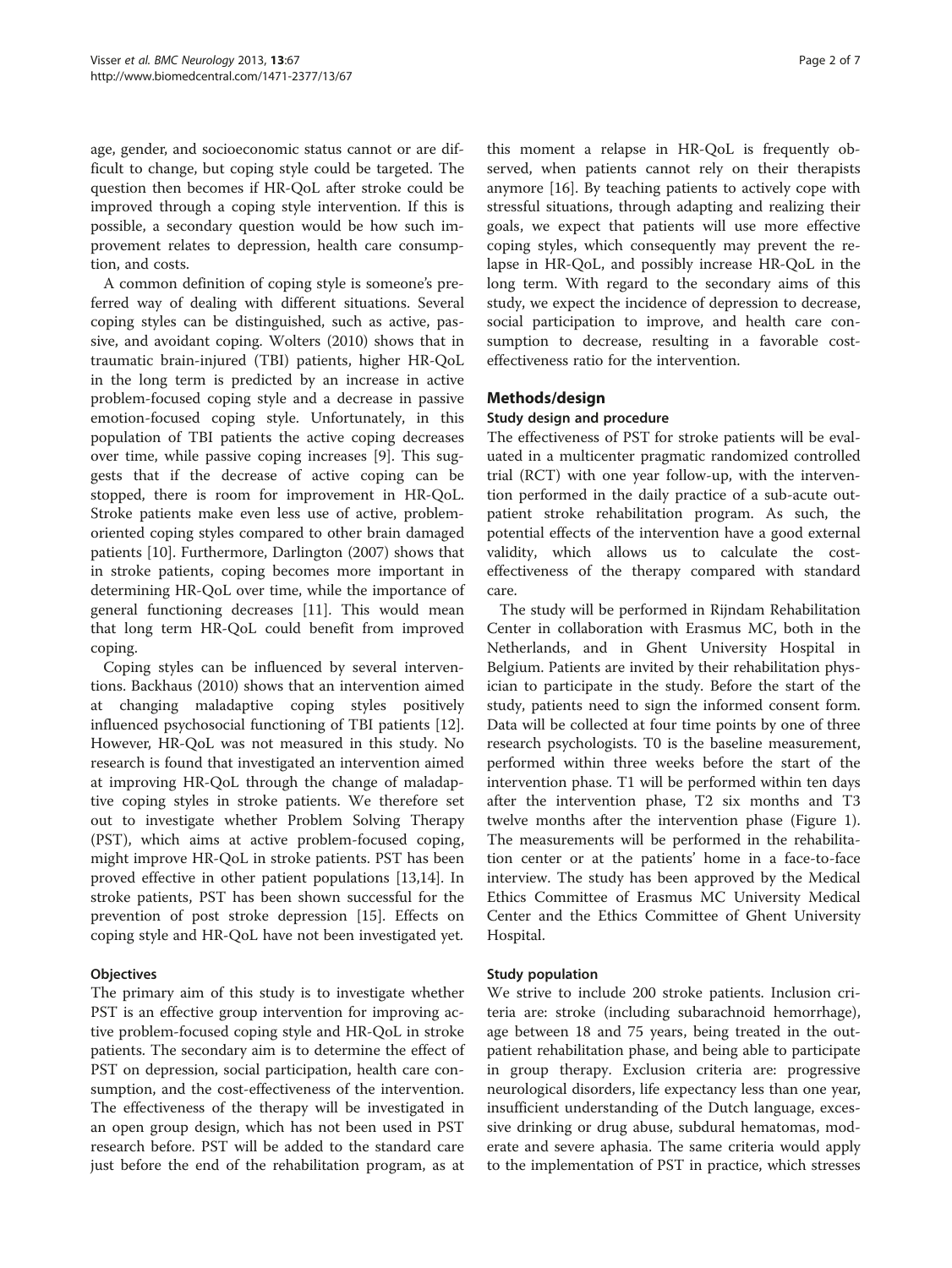<span id="page-2-0"></span>

the pragmatic character of the trial. The inclusion of patients started March 2011 and will end August 2013. The one-year follow-up of all patients will be finished by September 2014.

#### Randomization

Patients are randomized to the intervention- or control condition using a stratified block randomization procedure with a block size of four. To ensure comparability between the two groups, patients are stratified per rehabilitation center. A member of the research group, who is not involved in the collection of the data, prospectively allocates the patients to the intervention- or control condition in a one-to-one ratio using an online randomnumber generator. To allow blinded randomization, the allocation information will be put in separate sealed envelopes which are consecutively numbered. At the end of the baseline measurement, the investigator opens the

numbered envelop and informs the patient about the condition he or she is assigned to. The research psychologists who perform the baseline and follow-up measurements are blinded for treatment condition. The therapists who provide the intervention are not involved in the collection of the data. The investigator who will analyze the data is not involved in the collection of the follow-up measurements.

#### Intervention: problem solving therapy

Patients who are assigned to the intervention condition will receive PST in addition to the standard rehabilitation program, which will start during the last eight weeks of outpatient treatment. PST is a widely used and practical intervention method, based on a general model of coping with stress [[17,18\]](#page-6-0). The model states that having a chronic disease causes stressful daily problems, which increase the chance of experiencing psychological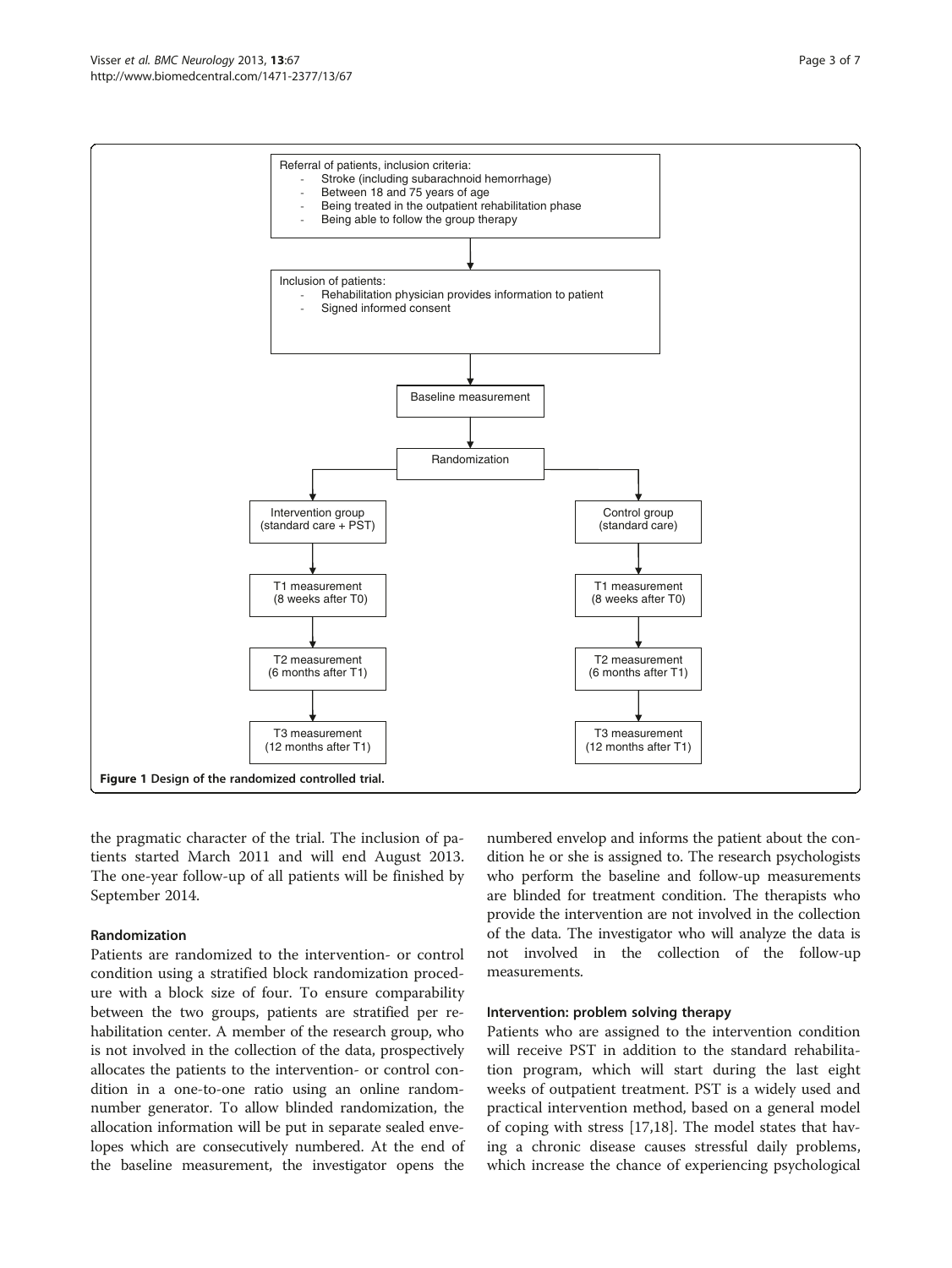stress and depressive feelings. Therefore, the aim of PST is to improve the skills to cope with the stressful daily problems in life after stroke.

The intervention will be provided in an open group design, with a continuous flow of patients, which means that patients can enter the group every week and leave the group after eight sessions (Figure 2). The reason for this design is that it studies group therapy in its most feasible form, where patients start and end their programs at different time-points. If we had chosen to study the effect in closed groups, many patients in the similar stage of their programs are necessary. This would only be possible if patients are admitted to large scale rehabilitation centers, which is not the rehabilitation practice in The Netherlands, or patients would have to wait for a long time before entering the group. The open group design has some disadvantages. Patients may feel unsafe when they enter an already existing group. Furthermore, a continuous flow of patients is required to keep a balanced number of patients in the group. Therefore, interventions aimed at rare diseases cannot be studied with an open group design. However, for our population of stroke patients we do expect the design to be suitable and beneficial, because these patients are frequently seen in rehabilitation treatment. An open group design has several benefits as well. Advantages for the patients are that they do not have to wait until they can start with the intervention, they can share their experiences with other 'experienced' stroke patients, and there is room for interaction with many fellow patients. Other advantages are that the intervention is relatively easy to organize and implement in the daily practice of the rehabilitation center. This open group design has not been investigated in PST research yet.

The intervention in this study consists of eight group sessions of 1,5 hours a week, with homework exercises after each session. The group consists of a minimum of three and a maximum of six participants. PST is provided by one to three trained neuropsychologists per rehabilitation center. Solving problems will be structured, by dividing the problem solving process in four steps:

- 1. Define problem and goal;
- 2. Generating multiple solutions;
- 3. Considering the possible consequences of the solutions systematically and select the best solution;
- 4. Implement the solution and evaluate.

Each session starts with the sharing of experiences from the past week. Then, the model of problem solving will be repeated and explained. If there are some participants who are in the group for a couple of weeks already, they will be asked to explain the model to other new participants. Subsequently, one step of the model will be highlighted every week. With emphasis on this specific step, the model will be applied to one or more examples from the participants. Finally, the participants will be asked to practice the specific step at home by making a homework assignment. During the sessions, inadequate and irrational thoughts will be challenged by common cognitive interventions. A unique aspect of the intervention is the focus on the definition of the problem in the first step of the model. A clear definition of the problem will lead to a better understanding and more solutions to it.

#### Control condition: standard care

Patients who are assigned to the control condition will receive the standard rehabilitation program, in order to be able to study the additional effect of the intervention to the standard rehabilitation program. This standard rehabilitation program consists of individualized amounts of treatment by a physical therapist, occupational therapist, speech therapist, psychologist, social worker, and rehabilitation physician, depending on the severity of stroke. On average, stroke patients in outpatient rehabilitation receive twelve hours of treatment a week during a nine week rehabilitation program.

#### **Outcomes**

Primary outcome measures are changes in task-oriented coping and psychosocial HR-QoL in patients in the intervention group in comparison with the control group. Coping style is measured using the Coping Inventory for Stressful Situations (CISS) and the short version of the Social Problem Solving Inventory-Revised (SPSI-R:SF). The CISS questionnaire consists of 48 questions and contains three subscales; Task-oriented coping,

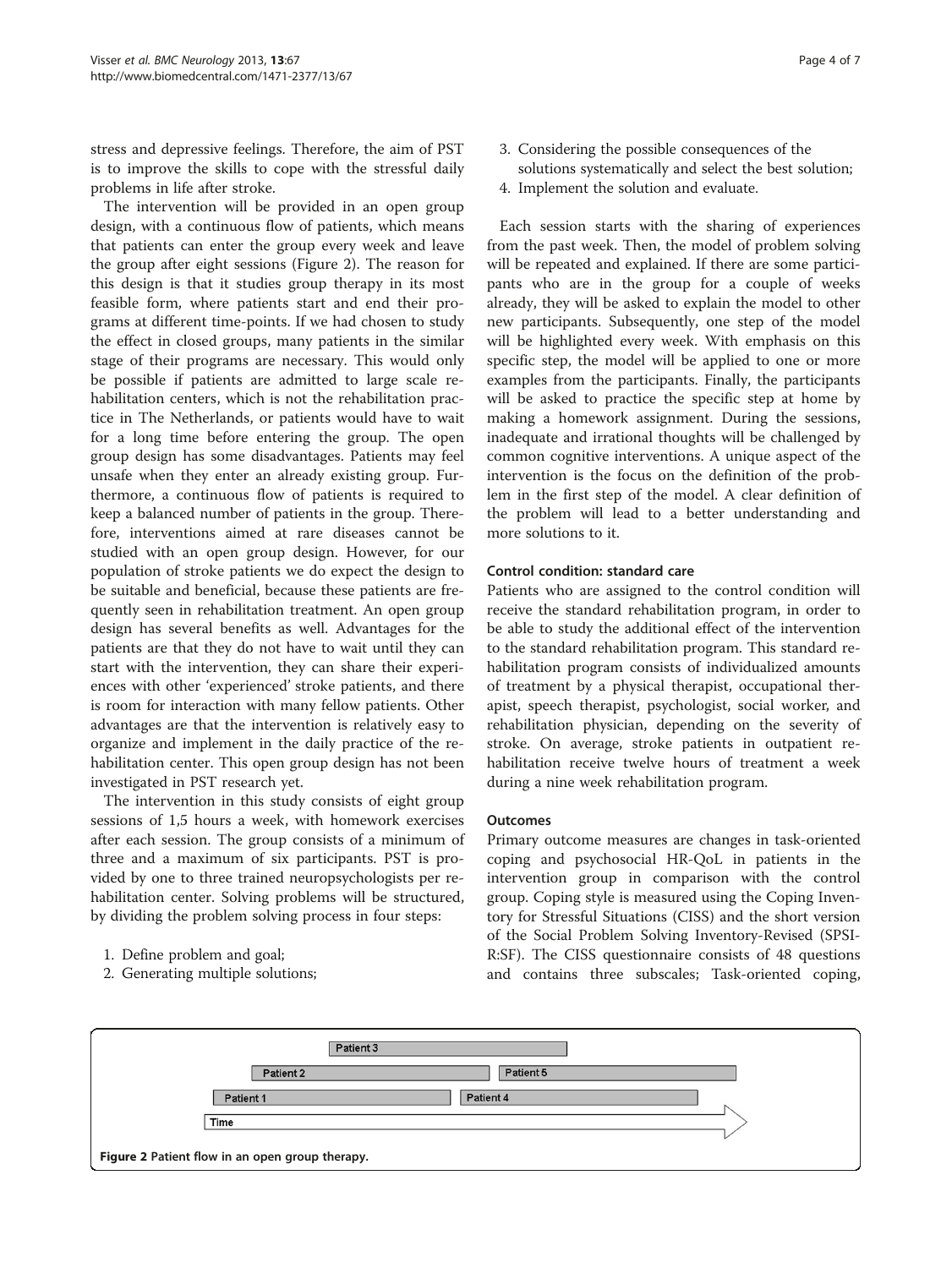Emotion-oriented coping, and Avoidant coping. The subscale Avoidant coping consists of two subscales; Distraction and Social Diversion [[18](#page-6-0),[19](#page-6-0)]. Because the PST aims at tasks, 'Task-oriented coping' is chosen as a primary endpoint; the other two subscales are used as secondary endpoints. The SPSI-R:SF questionnaire consists of ten questions about problem solving skills regarding daily situations. There are five subscales: Positive Problem Orientation, Rational Problem Solving, Negative Problem Orientation, Impulsivity/Carelessness Style, and Avoidance Style, and all are used as secondary endpoints in this trial [[20\]](#page-6-0).

HR-QoL is measured using the EuroQol (EQ-5D-5L) and the Stroke Specific Quality of Life Scale (SS-QoL-12). The EQ-5D is a generic questionnaire, and consists of five questions regarding mobility, self-care, daily activities, pain/complaints, mood, and a VAS scale. The five dimensions can be combined to one utility scale, representing the societal perspective of the general public [[21](#page-6-0)]. The SS-QoL-12 is specifically developed for the population of stroke patients [\[22](#page-6-0)]. We will use the abbreviated version containing twelve items, which has been shown valid [[23](#page-6-0)]. The questionnaire provides a total score and two sub scores: physical and psychosocial, of which the psychosocial sub-score is defined as the primary endpoint. The other HR-QoL scores are used as secondary endpoints.

Other secondary outcome measures are differences in depression, social participation, and health care consumption between patients in the intervention and control group. Additionally, the influence of cognitive functioning, personality characteristics, aphasia, type of stroke, side of stroke, level of functioning, and demographic characteristics on the outcomes will be assessed. Finally, the cost-effectiveness of the intervention will be calculated compared with standard care.

Depression is measured using the Center for Epidemiologic Studies Depression Scale (CES-D). This questionnaire consists of twenty items concerning depression, higher scores indicate more depressive symptoms [[24\]](#page-6-0).

Social participation is measured using the Impact on Participation and Autonomy (IPA). The questionnaire consists of five dimensions; Autonomy indoors, Family role, Autonomy outdoors, Social life and relationships, Work and education [\[25](#page-6-0)].

Health care consumption is measured using the Trimbos Questionnaire for Costs association with Psychiatric Illness (TiC-P). The questionnaire was developed for economic evaluation in mental health care, and measures health care consumption and productivity losses [\[26](#page-6-0)].

#### Sample size calculation

To determine the sample size for measuring differences between the intervention- and control group in coping

style and HR-QoL, we searched for comparable effect sizes in the literature. With regard to coping style, there was no data available for this calculation. With regard to HR-QoL, Studenski (2005) measured an increase in HR-QoL after a physical therapy for stroke patients, with a long term effect size f ranging from 0.06 to 0.18 [[27\]](#page-6-0). Because of the lack of more comparable data, we used this data and carefully estimated the effect size f to be 0.08. Considering the design of two groups and four repeated measurements, an expected correlation of 0.70, an alpha of 0.05, and a power of 0.80, we calculated a total required sample size of 132 patients based on the F-test. Because potential drop out is estimated at 0.30, we will strive to include 200 patients.

#### Statistical analyses

Demographic variables will be analyzed with an independent sample T-test for continuous variables, the Mann–Whitney U test for ordinal variables, and the chisquare test for categorical variables. Linear Mixed Models will be used to compare the repeated measurements between treatment groups, taking into account the correlation within and between subjects. We will create models for all the primary and secondary outcome variables, with time, group condition (intervention or control), and the interaction between these variables as predictors. Furthermore, we will control for variables that are accidentally not equally distributed between the two group conditions.

The cost-effectiveness of the intervention will be calculated by counting all the medical and non-medical costs, like productivity losses. The incremental costeffectiveness ratio will be calculated by dividing the difference in total costs by the difference in qualityadjusted life years (QALYs). These QALYs will be calculated based on the EQ-5D questionnaire. The economic evaluation will be conducted according to the Dutch guidelines [[28](#page-6-0)] and includes multivariate probabilistic sensitivity analyses. In the base case scenario the time horizon will be one year. If the effect is still present at one year follow up, a Markov model will be made to model a longer time horizon.

## **Discussion**

This study investigates the effect of PST on coping style and HR-QoL in stroke patients. In addition, the effect on depression, social participation, and health care consumption will be investigated, as well as the costeffectiveness of the intervention. We will study the effectiveness of PST as close to the implementation in practice as possible, using a pragmatic trial design and an open group therapy. Any pragmatic trial has limitations; MacPherson (2004) argued that a pragmatic trial design cannot be used to determine the specific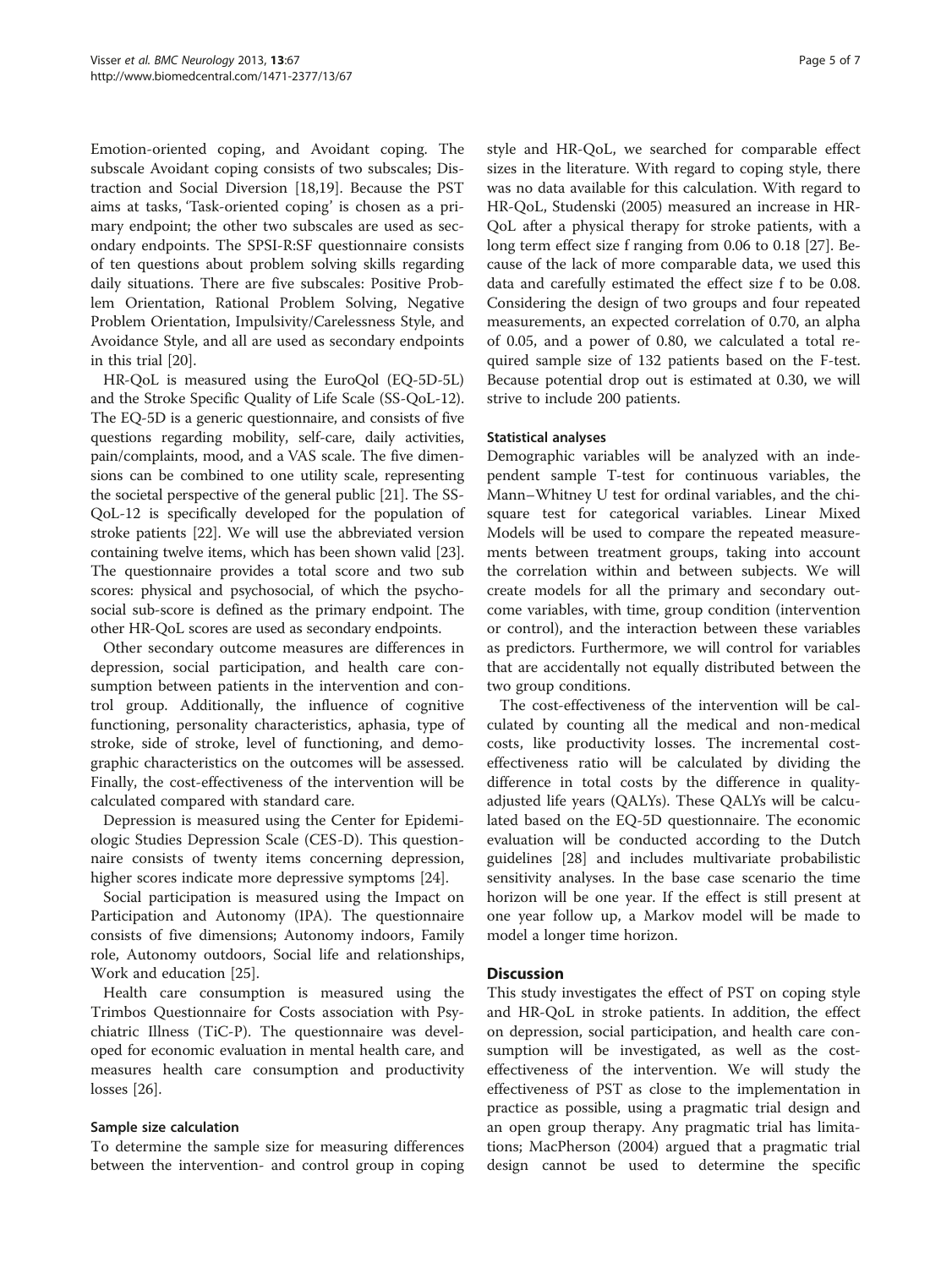<span id="page-5-0"></span>components of a treatment that caused an effect [[29](#page-6-0)]. It may be possible that patients in the intervention group show improvement caused by the extra attention they receive and not so much by the assumed effective elements of the therapy; this attention effect may be considered a placebo effect. If we would like to distinguish between this 'placebo effect' and the effect of the specific treatment elements, the control group should have received a 'sham therapy'. Such sham therapy would hinder the estimation of the effect of PST in practice, as in practice such additional effort would not take place. Therefore, one of the advantages of the pragmatic study design is that the external validity is better than using a sham-controlled design; the results will be generalizable to the normal rehabilitation setting [\[30](#page-6-0)]. The study population represents the normal stroke population in the outpatient phase of rehabilitation treatment, and the psychologists will provide the intervention to the patients just as they would do in practice. The results of a pragmatic trial are directly applicable to the usual care setting [[31\]](#page-6-0). Moreover, if the intervention will prove effective, it will be easy to implement the intervention in the standard rehabilitation program, since it is already in use and the psychologists will already be trained. Other rehabilitation centers can use the therapy manual we developed.

We expect that patients who received PST will use more effective coping styles and experience a higher HR-QoL. Furthermore, we expect that patients after PST will show a decrease in depression score, an increase in social participation, and a decrease in health care consumption, which would lead to a reduction in the health care costs. We expect the intervention to be costeffective, since the costs of the intervention are relatively low; one psychologist can train three to six patients at the same time. Darlington (2009) estimated the costeffectiveness of an intervention aimed at coping strategies in stroke patients: the maximum costs for a single patient were 2500 euros, which will be lower if the therapy is provided in a group [[32\]](#page-6-0). If PST will be proved effective for stroke patients in outpatient rehabilitation, the intervention will be an inexpensive, deliverable and sustainable group intervention that could be added to usual stroke rehabilitation programs.

#### Abbreviations

CES-D: Center for Epidemiologic Studies Depression Scale; CISS: Coping Inventory for Stressful Situations; EQ-5D: EuroQol-5D; HR-QoL: Health-related quality of life; IPA: Impact on Participation and Autonomy; PST: Problem Solving Therapy; QALYs: Quality-adjusted life years; RCT: Randomized controlled trial; SPSI-R: Social Problem Solving Inventory-Revised; SS-QoL: Stroke Specific Quality of Life Scale; TBI: Traumatic brain-injured; TiC-P: Trimbos Questionnaire for Costs association with Psychiatric Illness; WHOQOL: World Health Organization Quality of Life.

#### Competing interests

The authors declare that they have no competing interests.

#### Authors' contributions

All authors contributed to the development of the study protocol. AvtS adapted the PST-manual for the population of stroke patients. MMV implemented the therapy in the rehabilitation program. All authors read and corrected the draft version of this manuscript, and approved the final version.

#### Acknowledgements

This study is funded by the National Initiative Brain and Cognition (NIHC 056-11-010), Stichting Coolsingel, and Erasmus MC Cost-Effectiveness Research.

#### Author details

<sup>1</sup>Department of Rehabilitation Medicine, Erasmus MC, University Medical Center Rotterdam, PO Box 2040, 3000 CA, Rotterdam, the Netherlands. 2 Rijndam Rehabilitation Center, PO Box 23181, 3001 KD, Rotterdam, the Netherlands. <sup>3</sup>Department of Psychiatry, Erasmus MC, University Medical Center Rotterdam, Section Medical Psychology and Psychotherapy, PO Box 2040, 3000 CA, Rotterdam, the Netherlands.

#### Received: 23 April 2013 Accepted: 20 June 2013 Published: 27 June 2013

#### References

- 1. Evers SM, Engel GL, Ament AJ: Cost of stroke in The Netherlands from a societal perspective. Stroke 1997, 28(7):1375–1381.
- 2. Vaartjes I, van Dis I, Visseren F, Bots M: Hart- en vaatziekten in Nederland 2009, cijfers over leefstijl- en risicofactoren, ziekte en sterfte. Den Haag: Nederlandse Hartstichting; 2009.
- 3. Group W, Harper A, Power M: Development of the World Health Organization WHOQOL-BREF quality of life assessment. Psychol Med 1998, 28(3):551–558.
- 4. Sturm JW, Donnan GA, Dewey HM, Macdonell RAL, Gilligan AK, Srikanth V, Thrift AG: Quality of life after stroke - The North East Melbourne Stroke Incidence Study (NEMESIS). Stroke 2004, 35(10):2340–2345.
- 5. Mittmann N, Trakas K, Risebrough N, Liu BA: Utility scores for chronic conditions in a community-dwelling population. Pharmaco Economics 1999, 15(4):369–376.
- 6. Paul SL, Sturm JW, Dewey HM, Donnan GA, Macdonell RAL, Thrift AG: Longterm outcome in the north east Melbourne stroke incidence study - Predictors of quality of life at 5 years after stroke. Stroke 2005, 36(10):2082–2086.
- 7. Almborg AH, Ulander K, Thulin A, Berg S: Discharged after stroke important factors for health-related quality of life. J Clin Nursing 2010, 19(15–16):2196–2206.
- 8. Patel MD, Tilling K, Lawrence E, Rudd AG, Wolfe CDA, McKevitt C: Relationships between long-term stroke disability, handicap and healthrelated quality of life. Age Ageing 2006, 35(3):273–279.
- 9. Wolters G, Stapert S, Brands I, Van Heugten C: Coping styles in relation to cognitive rehabilitation and quality of life after brain injury. Neuropsychol Rehabil 2010, 20(4):587–600.
- 10. Herrmann M, Curio N, Petz T, Synowitz H, Wagner S, Bartels C, Wallesch CW: Coping with illness after brain diseases - a comparison between patients with malignant brain tumors, stroke, Parkinson's disease and traumatic brain injury. Disabil Rehabil 2000, 22(12):539–546.
- 11. Darlington ASE, Dippel DWJ, Ribbers GM, van Balen R, Passchier J, Busschbach JJV: Coping strategies as determinants of quality of life in stroke patients: A longitudinal study. Cerebrovasc Dis 2007, 23(5–6):401–407.
- 12. Backhaus SL, Ibarra SL, Klyce D, Trexler LE, Malec JF: Brain Injury Coping Skills Group: A Preventative Intervention for Patients With Brain Injury and Their Caregivers. Archives Physical Med Rehabil 2010, 91(6):840–848.
- 13. Merlijn V, Hunfeld JAM, van der Wouden JC, Hazebroek-Kampschreur A, van Suijlekom-Smit LWA, Koes BW, Passchier J: A cognitive-behavioural program for adolescents with chronic pain - a pilot study. Patient Educ Counseling 2005, 59(2):126–134.
- 14. Hopko DR, Armento MEA, Robertson SMC, Ryba MM, Carvalho JP, Colman LK, Mullane C, Gawrysiak M, Bell JL, McNulty JK, et al: Brief Behavioral Activation and Problem-Solving Therapy for Depressed Breast Cancer Patients: Randomized Trial. J Consult Clin Psychol 2011, 79(6):834-849.